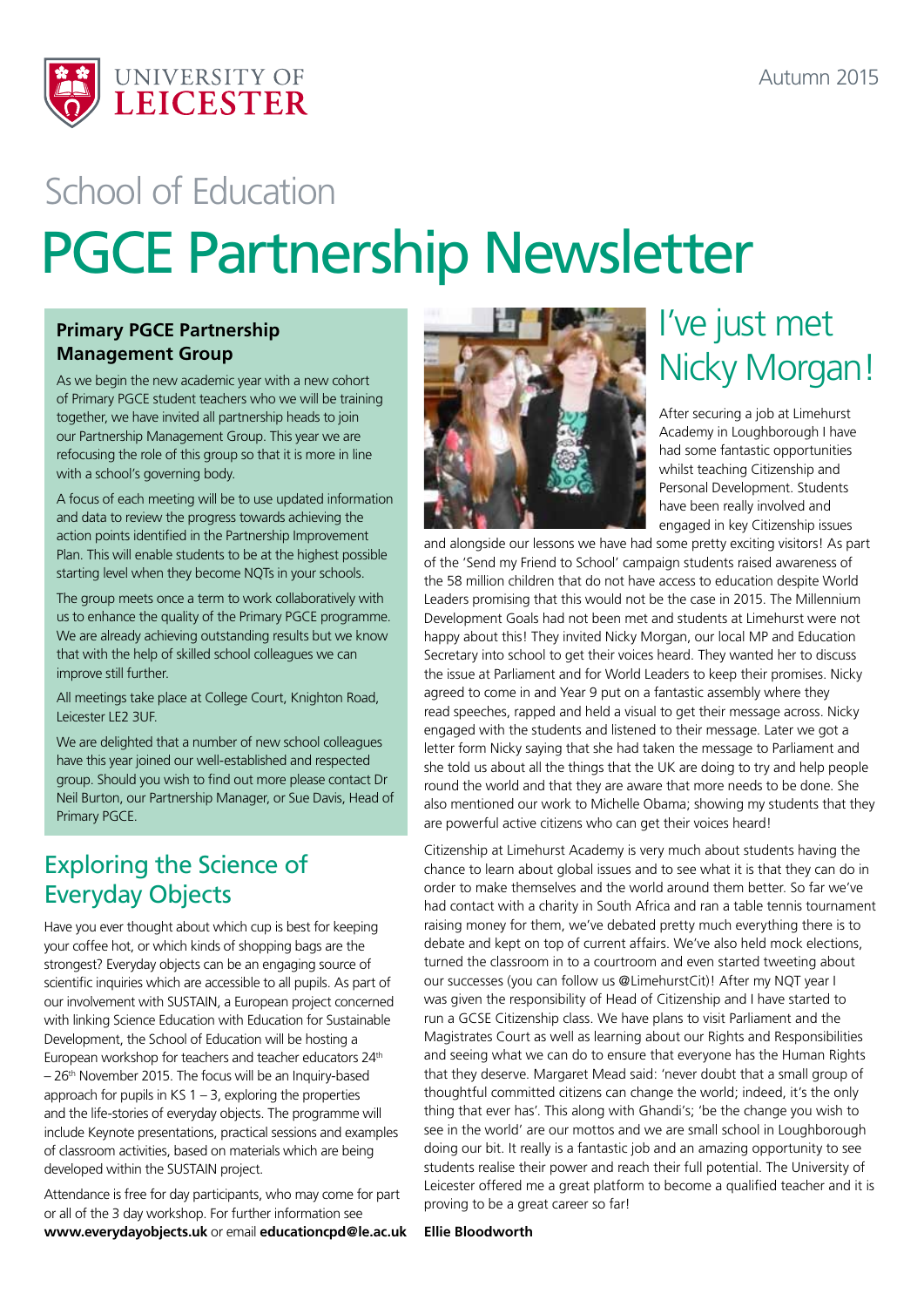

### A personal view of the Brooke Weston ITT/NQT conference

Brooke Weston teacher and University of Leicester PGCE English alumnus, Matt Rodger led a workshop at their recent ITT/NQT conference on action research methods. Matt, who teaches English, said: 'The day was focused on sharing best practice for action research in the classroom and there were workshops ranging from differentiation to research-led projects carried out in schools.

'I facilitated a workshop getting people to think about problems that they faced in the classroom, coming up with potential

solutions, then sharing across departments to see how they could transfer those across subject areas

'The conference was very beneficial as it gave the ITTs the opportunity to reflect on the practice they had seen already, things that they might like to do, potential solutions to problems and how those could become a piece of action research. As teachers we are constantly evaluating what we do as best practice all the time and reflecting on what works and what doesn't, which is a form of research in itself.

What I was hoping to encourage was that by reading a bit of literary journalism or educational research or emailing across the Trust and sharing ideas then that is action research at grass roots level.

The conference was great for building contacts as well as there were so many people from different departments and other schools. Often because we are so driven by day-to-day demands we don't often have time out to reflect on what we are doing well and how we can pass those skills on to others in the profession. As I have just finished my NQT year it was also a chance for me to pass on advice to the ITTs and allay some of their worries about the years ahead.'

### Primary with Mathematics

This year we are delighted to have 22 students following the new Primary with Mathematics route. These students are taking the full PGCE course alongside the other students but will, in addition, be focusing particularly on mathematics. We have high hopes for these students in line with this statement from the Association of Mathematics Education Teachers and National Centre for Excellence in the Teaching of Mathematics:

*Primary mathematics specialism is intended to provide a route for trainee primary teachers who have a specific interest in mathematics, and are interested in developing this in their training. Following a mathematics specialism path should lead to primary generalist teachers who have* 

*begun to develop a specialism in primary mathematics and have a desire to continue the development as their career progresses. With continued professional development this might lead to subject leadership and/ or specialist teaching of mathematics within a primary setting. Evidence from high performing countries suggests that specialist mathematics teachers at primary level are a key element to increased attainment in mathematics. The introduction of a specialism route provides a stepping stone towards increased specialist teaching of mathematics at primary level in the future.* 

The Primary with Mathematics students will have some additional sessions and tasks to support them to develop an enhanced level of awareness and depth in their knowledge

and understanding of the teaching and learning of primary mathematics. They will develop an understanding of the role of the subject leader for mathematics and the whole school mathematics curriculum that will equip them for building on their specialism as they go into their NQT year.

These students will be placed as far as possible in schools who have an identified expert teacher of mathematics and we are aiming for all to have an expert teacher of mathematics as a mentor for at least one placement. Please contact us if you would like to become involved by offering placements for maths specialists.

#### **Alison Godfrey ag384@leicester.ac.uk**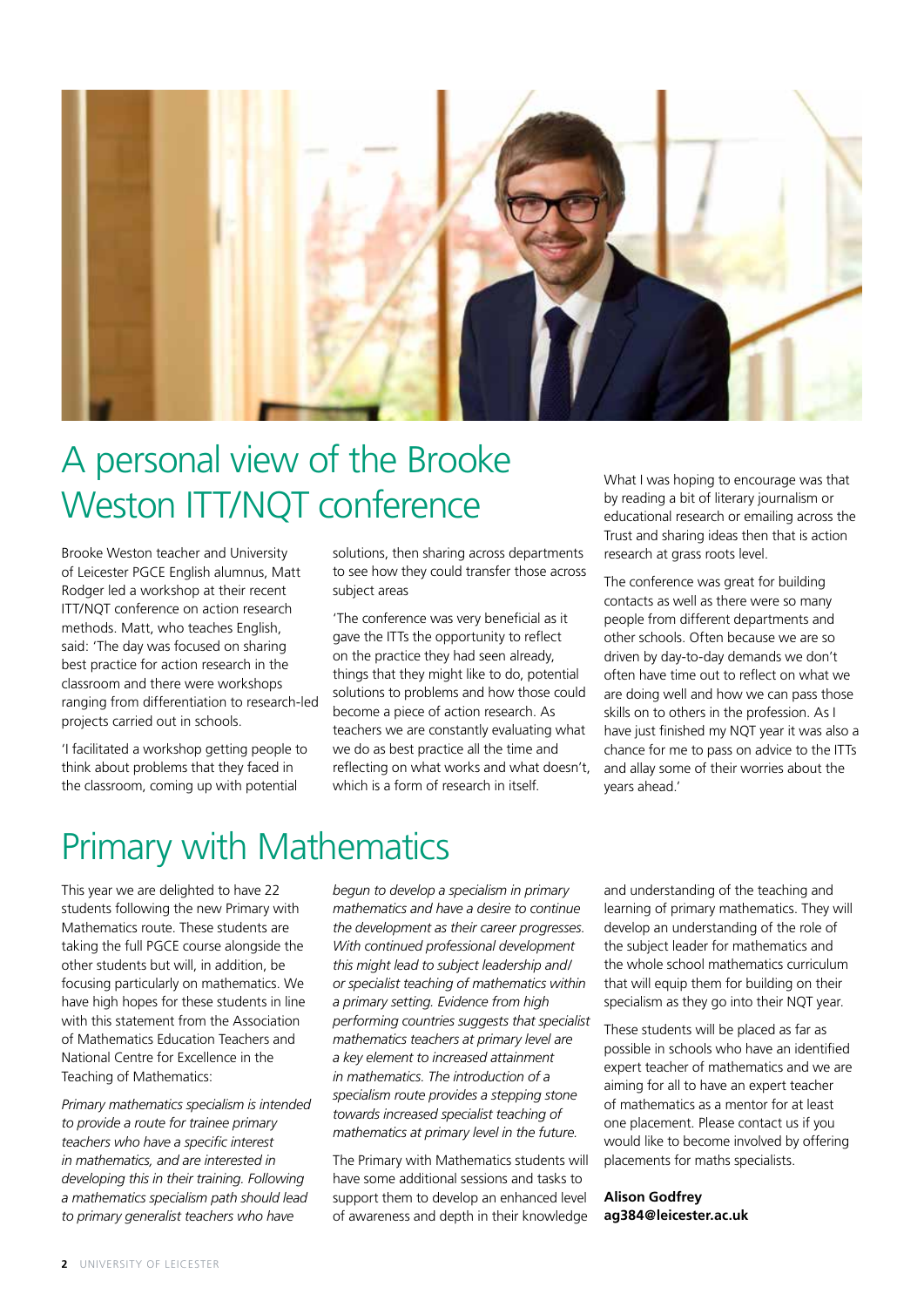



### School Direct Teacher Training in Loughborough

We are delighted that our first cohort of School Direct students successfully completed their PGCE in partnership with ourselves and the University of Leicester. We recently held a Presentation ceremony here at Limehurst and they received a certificate, gift and "NQT Survival Kit". It was a joyous occasion and we are very proud of their achievements. They also met the 2016/17 students who will be training with the partnership in September as well as representatives from both Leicester and Loughborough Universities. **schooldirect@limehurst.org.uk**

### **Feedback from one of our students:**

My phase B school has been absolutely delightful in terms of the support it has given me. I really feel like Limehurst Academy gave me the space to grow as a teacher and make mistakes and then help to overcome them and improve my practice.

#### **Feedback from the University of Leicester:**

Since NCLP became involved in School Direct I have always been impressed by the commitment, professionalism and support the whole NCLP team have shown for student teachers from the minute they receive an application through to the first post within the profession.

### Ofsted Update

Following the summer inspection of the PGCE courses and students in their placement schools, Ofsted will be returning this term to focus on visiting NQTs to see how that have bedded down into their teaching posts. As before, we will be informed of the visit the Thursday before inspection teams go into schools on the Monday and Tuesday. If your school has an NQT, please ensure that you have accessed their 'Induction Pack' and reviewed their Induction targets with them.

### Older teachers project

Researchers at the Universities of Leicester and Nottingham seek teachers aged 50 or over who are willing to take part in life history interviews, focussing on their experiences of change in Education over the last 30 years.

If you are 50 or over, still teaching 50% or more of a timetable, and willing to be interviewed we would be delighted to hear from you.

For more information, please email Joan Smith on **jms32@le.ac.uk**



New PGCE tutors

Steph Heimer, a Chartered Psychologist within the Division for Teachers and Researchers in Psychology, has 19 years experience of teaching Psychology within

a Sixth Form setting and acting in a pastoral capacity as a personal tutor. She recently left the Sixth Form college setting to expand her work in the Higher Education sector, having worked with the Open University since 2003 and currently tutoring/lecturing on level 1 & level 2 Psychology and Childhood Studies undergraduate modules.

She is excited to be the new PGCE Associate Social Science tutor, and is looking forward to the year ahead.